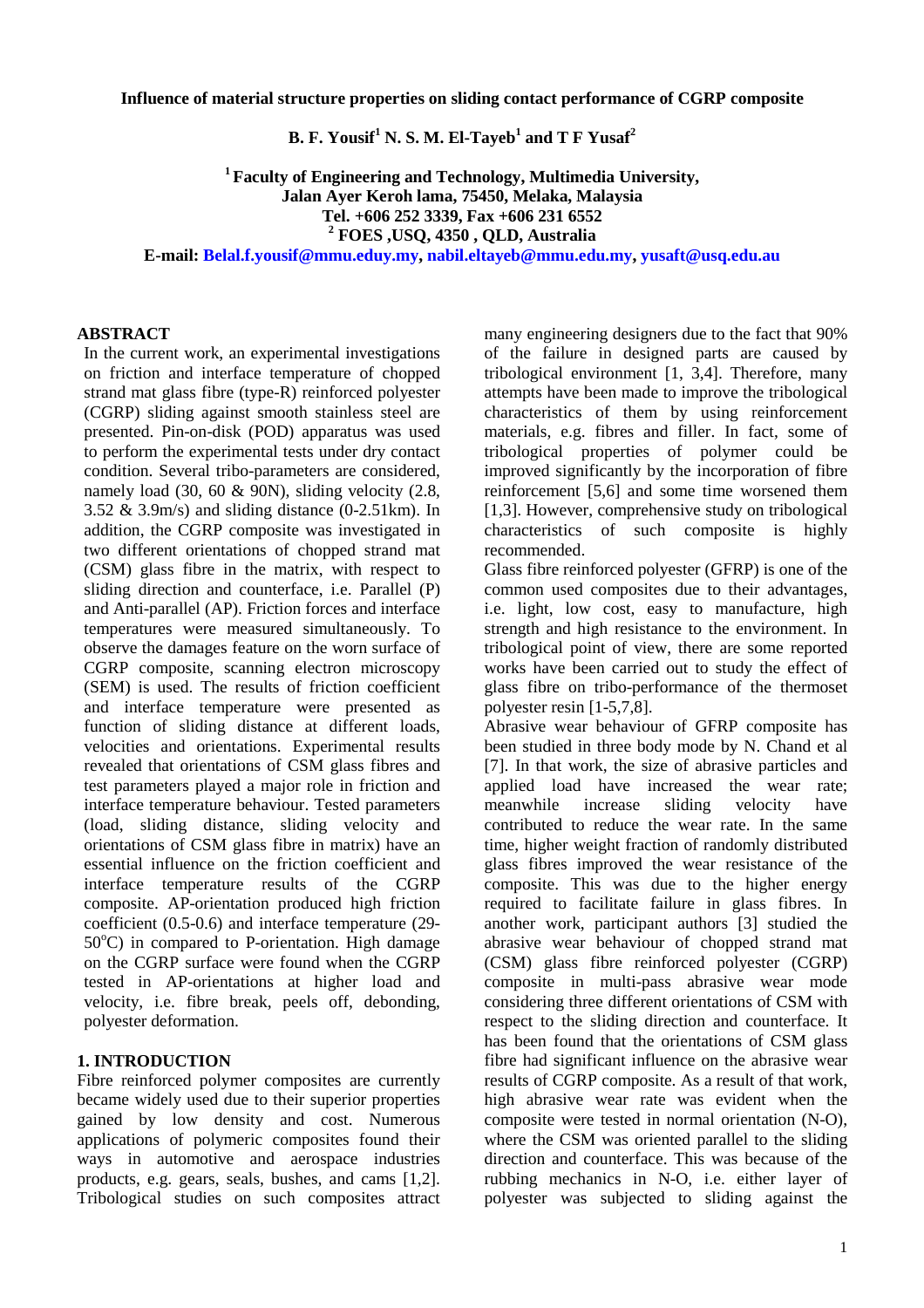counterface or glass fibre mat. This weakened the exposed layer of the composite leading to delaminate, debonding, break and cut the fibres.

Meanwhile, Anti-parallel orientation showed lower wear rate, since less damage was noticed on the worn surface of the composite in that orientation, i.e. matrix debris transformation into the glass region led to reduce the wear rate.

There are few studies were reported on the tribological behaviour of GFRP composite against smooth stainless steel [1, 5]. H. Pihatili and N Tosum [5] have investigated the CGRP composite in one orientation (N-O) using block on ring (BOR) machine at different applied load and sliding distance. As results, in spite of the high damage have been found on the worn surface of CGRP composite (removal of polyester and fibres), the adhesive wear resistant of composite was high in compared to the neat polyester (NP). In that work, it has been mentioned that high weight loss was taken place due to high interface temperature. Participant authors found that the wear rate of the CGRP composite in N-orientation was very high in compare to P and AP-orientations in abrasive [3] and adhesive tests [1].

From the previous studies, [1-8], it can be concluded that there is less attention was paid to understand the effect of test parameters and CSM orientations on interface temperature. While, interface temperature is another equally important parameter that controlling friction and wear behaviour of CGRP composite [9-11]. This motivates the participant authors to report the current work on the effect of test parameters and CSM orientations on friction coefficient and interface temperature of CGRP/SS at different applied load (30-100), sliding velocity (2.8- 3.9) and sliding distance (0-2.5km). Friction coefficient and interface temperature were measured simultaneously and the results presented as function of sliding distance.

# **2. EXPERIMENTAL DETAILS**

#### **2.1 Preparation of Tested Materials**

Chopped strand mat (CSM) R-glass fibre 450 g/m<sup>2</sup> was selected as reinforcement and unsaturated polyester as a thermosetting resin. Chopped Strand Mat (CSM) is a comprised sheet of randomly dispersed chopped fibres held together. The current CSM contains 20-30 mm fibre length and  $450g/m^2$ mass of fibres. The orthophalic unsaturated polyester (Revesol P9509) pre-promoted for ambient temperature cured with addition of Methyl Ethyl Ketone Peroxide (MEKP) as catalyst. Reinforcement and polyester materials were supplied by Kong Tat Company of glass fibre engineering (Malaysia). A hand-lay up technique was adapted to fabricate the polymeric composite. Detail information about the selected materials and its fabrication processes were given somewhere else [1,3]. Chopped strand mat glass fibres reinforced polyester (CGRP) composite were built up to 15 mm thickness, containing 13 layers of CSM glass fibres and the thickness of the polyester interlayer about 66.25µm. The CGRP composite specimens of size 11mm x 11mm x 15mm were machined from a plate of size 250mm x 250mm x 15mm and the sliding was performed on 11 x 11mm<sup>2</sup> face. The CGRP specimen's orientations with respect to sliding direction are shown in Fig.1.



**Fig. 1-** Schematic illustration of CGRP specimens showing the orientations with respect to sliding direction

### **2.2 EXPERIMENTAL EQUIPMENTS**

A previously designed and fabricated pin-on-disc POD tribo-test machine [1] as shown schematically in Fig..2 was used for the present experiments. The disc was made of smooth stainless steel (AISI 304) of 170mm diameter and 6 mm thick. It was grinded and polished using abrasive paper (Diamond Brand Water Proof, No.120) to a surface roughness of 0.09 µm Ra.

Dry sliding tests were conducted at room conditions of temperature  $(24^{\circ}$ C) and humidity with different normal loads (30, 60 and 90 N), sliding velocities (2.8, 3.52, and 3.9 m/s), and sliding distances (0-2.5km). The sliding tests were conducted for two different orientations of CSM with respect to the sliding direction, i.e. Parallel (P) and Anti-Parallel (AP). Before each test, the composite specimen was rubbed over a SiC abrasive paper 166-grade to ensure proper intimate contact between the rotating counterface and the specimen, i.e. uniform contact. Simultaneous measurements of friction force and interface temperature were carried out during the tests, the frictional forces were measured using load cell  $(\pm 0.75N)$  that mounted on the load lever as shown in Fig. 2. Each specimen was tested at least three times at same conditions, and friction coefficients were calculated. The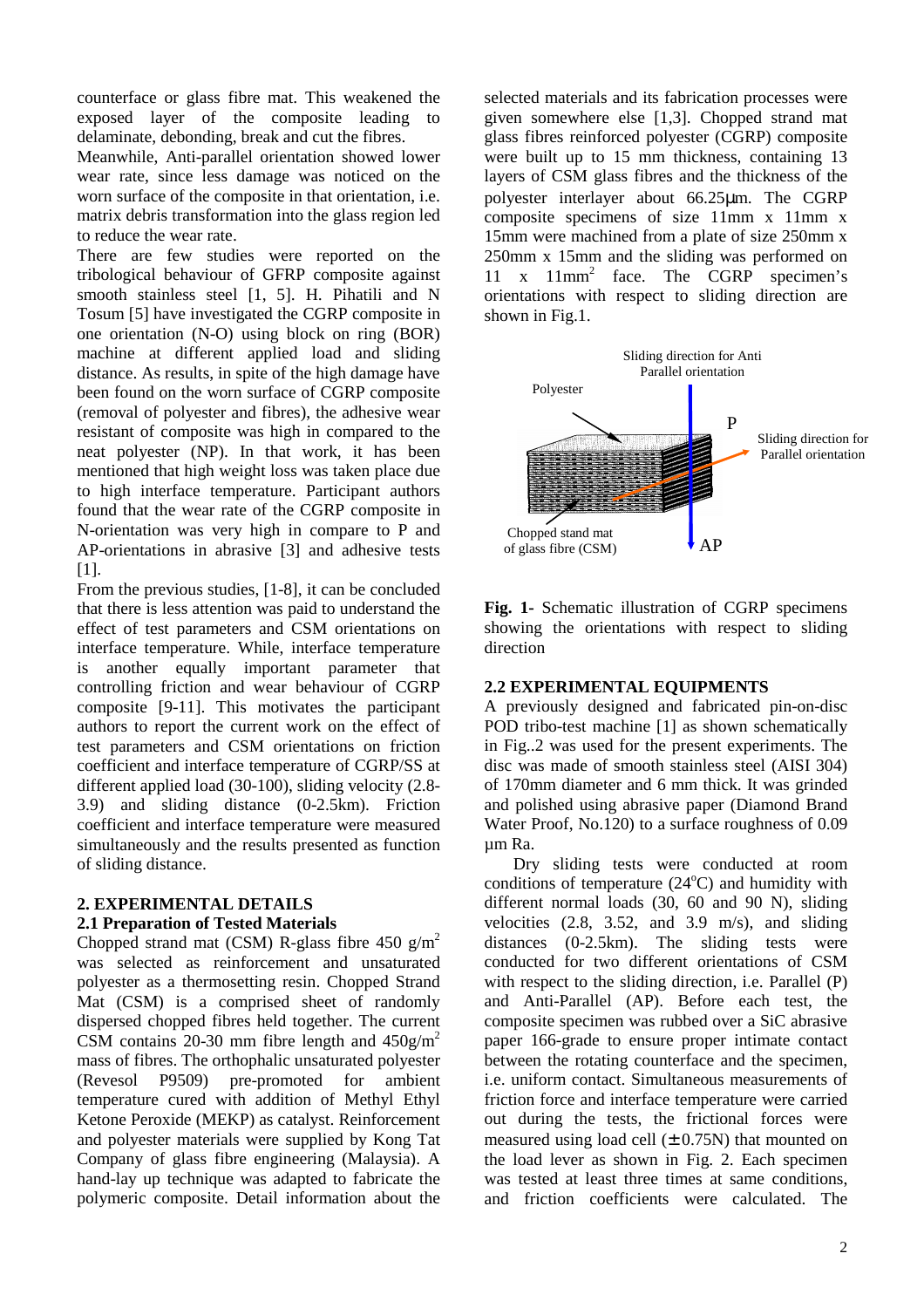interface temperatures were measured by using infrared thermometers (SUMMIT SIR  $10B$ ,  $\pm 0.5$  ${}^{0}C$ ). The thermometer was pointed to the midpoint of interface between the specimen and the stainless steel counterface. The thermometer position was kept fixed during the test procedure. Scanning electron microscopy SEM (JEOL, JSM 840) was performed on worn surfaces to observe the damage features. Before taking the micrographs, the worn surfaces were coated with a thin layer of gold using ion sputtering (JEOL, JFC-1600).



**Fig. 2-** Layout of the experimental set-up for measuring the friction and interface temperature

#### **3. RESULTS AND DISCUSSION**

Experimental tests were performed to investigate friction coefficient and interface temperature of CGRP composite sliding against polished stainless steel counterface at different applied load (30, 60 and 90N), sliding distance (0- 2.5km), sliding velocity (2.8, 3.5 and 3.9m/s) and two different principle orientations of chopped strand mat glass fibre in the matrix. Friction coefficient and interface temperature results are presented against sliding distance at all tested parameters for the two orientations.

## **3.1 Effect of applied load**

The results of friction coefficient and interface temperature of CGRP/SS at different applied load (30, 60 and 90N) and 2.8m/s sliding velocity are presented in Figs. 3-8 for two different orientations (P and AP).

Fig. 3 a and b show the variation in the friction coefficient and interface temperature of CGRP when it was tested in P-orientation at different applied loads. In general, low friction coefficient and interface temperature is presented at low applied load. Increase the applied load contributes to increase the interface temperature, while the friction coefficient is the same for both high loads. After 0.7km sliding distance, steady state of the friction coefficient could be noticed. Meanwhile, the interface temperatures at all applied loads are increased gradually when the sliding distance increased due to the heat generated by the friction. The effect of the sliding process on topography of CGRP surface in P-orientations are shown in Fig. 4 a and b at 30 and 60N applied load respectively. The layers of CSM glass fibre and polyester are parallel to the sliding direction. At low load 30N, Fig. 4a shows that some polyester desires are deformed and covered the fibrous region. In the same time, some of the fibre ends are exposed to the rubbing process. In contrast, Fig. 4b shows high deformation in the resinous region is taken place and polyester debris worn away. Moreover, fibres ends are highly exposed to the rubbing against stainless steel counterface, Fig. 4b, in compared to lower load 30N, Fig. 4a. When less fibre is transferred from to the resinous region that could lead to reduce the thrust force producing lower friction, Fig.3. Meanwhile, at higher load, consequently, the ends of the fibres are strongly exposed to the counterface surface causing bending in fibre, peel off and higher damage as apparently seen in Fig4b. This leads to increase the resistance of CGRP composite generating higher high fiction, Fig.3a. Higher deformation in the polyester resin and some crakes may be observed that due to the higher temperature generated by the friction during the rubbing process at higher load. After 2.5km sliding distance, maximum friction coefficient and interface temperature are evidence at higher load (90N), which is about  $0.5$  and  $45^{\circ}$ C.

As for CGRP composite in AP-orientation, Fig. 5a shows scattered values of friction coefficient. In the same time, steady state of friction coefficient is not developed in short sliding distance, since it is reached the steady state after 2km approximately. Furthermore, at all applied loads, increase the sliding distance shows increase the friction coefficient and no remarkable differences on the effect of the applied load on the friction coefficient are noticed. Maximum value of friction coefficient is found to be about 0.6 at 60N load and longer sliding distance 2.5 km. The higher friction coefficient could be taken place due to the rubbing process of the CGRP in APorientation, i.e. fibres in CSM were against the sliding direction. Therefore, transformation of fibres and polyester debris from/to other regions are highly noticeable at low and high load as shown in SEM images, Fig. 6.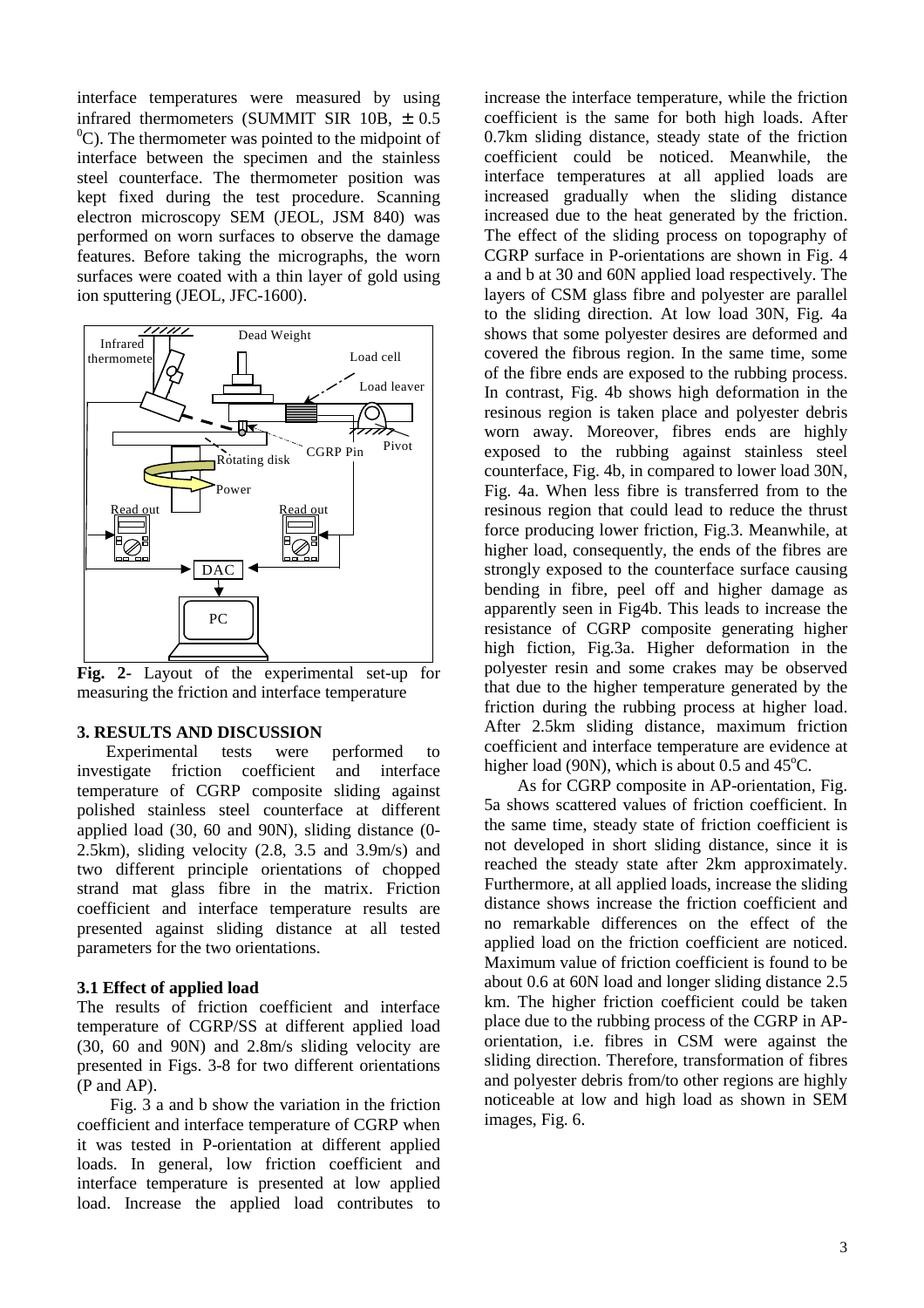



of CGRP sliding Vs sliding distance showing the effect of applied load in P-orientation at 2.8 m/s



*b) 60N* **Fig. 4-**SEM photographs of worn surface for different loads at P-orientation, 2.8m/s and 2 km.





**Fig. 5-** Friction coefficient and interface temperature of CGRP sliding Vs sliding distance showing the effect of applied load in AP-orientation at 2.8 m/s



**Fig. 6-**SEM photographs of worn surface for different loads at AP-orientation, 2.8m/s and 2.5 km

 $\overline{a}$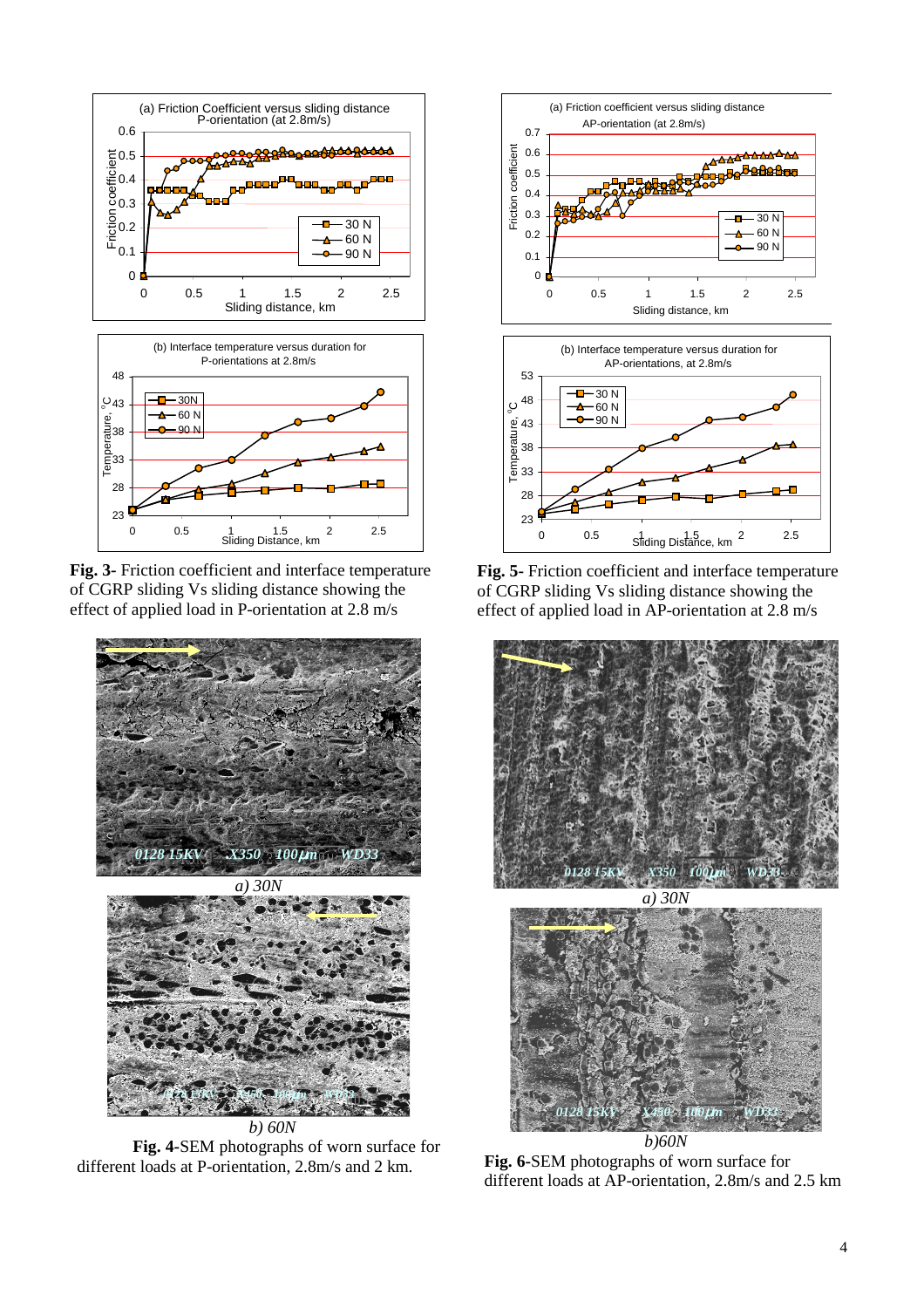Moreover, at low load 30N, CSM glass fibre is almost covered by polyester deformed debris Fig. 6a. Meanwhile, at higher load 60N, it can be noticed that most of the deformed polyester debris are worn away and CSM glass fibres are almost resist the sliding against the counterface alone, i.e. rubbing process is taking place between CSM glass fibre against the counterface. This may increase the resistance in the rubbing zone leading to high friction coefficient, Fig. 5a.

The variation of the interface temperatures of CGRP/SS in AP-orientation are seemed to be elevated gradually when the sliding distance increased, Fig. 5b. Moreover, at the lower load (30N), there is no significant impact of sliding distance on the interface temperature. Furthermore, increase the applied loads causes a significant increase in the interface temperature. Maximum value is about  $50^{\circ}$ C at 2.5 km and 90N.

## **3.2 Effect of Sliding Velocity**

The effects of the sliding velocity on the friction coefficient and the interface temperature are presented in Figs. 7-10 at 60N applied load for P and AP orientations of CGRP composite. Fig. 9a shows the measured friction coefficient of CGRP as function of sliding distance in P-orientation at different sliding velocities 2.8, 3.5 and 3.9m/s. it can be seen that, at all sliding velocities, the friction coefficient is reached the steady state after 0.7km. Further, higher sliding velocity 3.9m/s shows lower friction coefficient in compared to low and intermediate velocities, which show almost the same values.

Fig. 7b shows that the interface temperatures at higher velocities (3.5 and 3.9m/s) are almost the same, i.e. there is no much effect of velocity on the interface temperature at tested condition. This may due to the heat dissipated to the environment via convection process at high velocities of the counterface. The convection of the heat from the counterface was difficult to determine. However, further investigation on this part is recommended. Lower interface temperature seems to be at low sliding velocity 2.8m/s. The effect of increase the sliding velocity on the CGRP surface are shown in SEM images at 2.8 and 3.9 m/s sliding velocity, Fig. 4b and Fig.10 respectively. In comparing both Figs., it can be observed that the damages on worn surface at higher velocity 3.9m/s is seemed to be higher than lower velocity 2.8m/s, since some of the fibres are peeled off, end cut, bended and removed. The similarity in the friction coefficient at high sliding velocities could be due to the high temperature at that condition which developed a thick polyester film on the counterface. In that case, the sliding is taking place on polymer against polymers this lead to reduce the friction coefficient as noticed at high velocity 3.9m/s.



**Fig. 7-** Friction coefficient and interface temperature of CGRP sliding Vs sliding distance showing the effect of sliding velocity P-orientation at 60N applied load



**Fig. 8**-SEM photographs of worn surface of CGRP in P-orientation at 3.9m/s for 2.5km

The effects of the sliding velocity on the friction coefficient of CGRP composite tested in APorientation is found to be scattered as shown in Fig. 9a. At all tested sliding velocities, the steady state are noticed after 2km. Higher friction coefficient is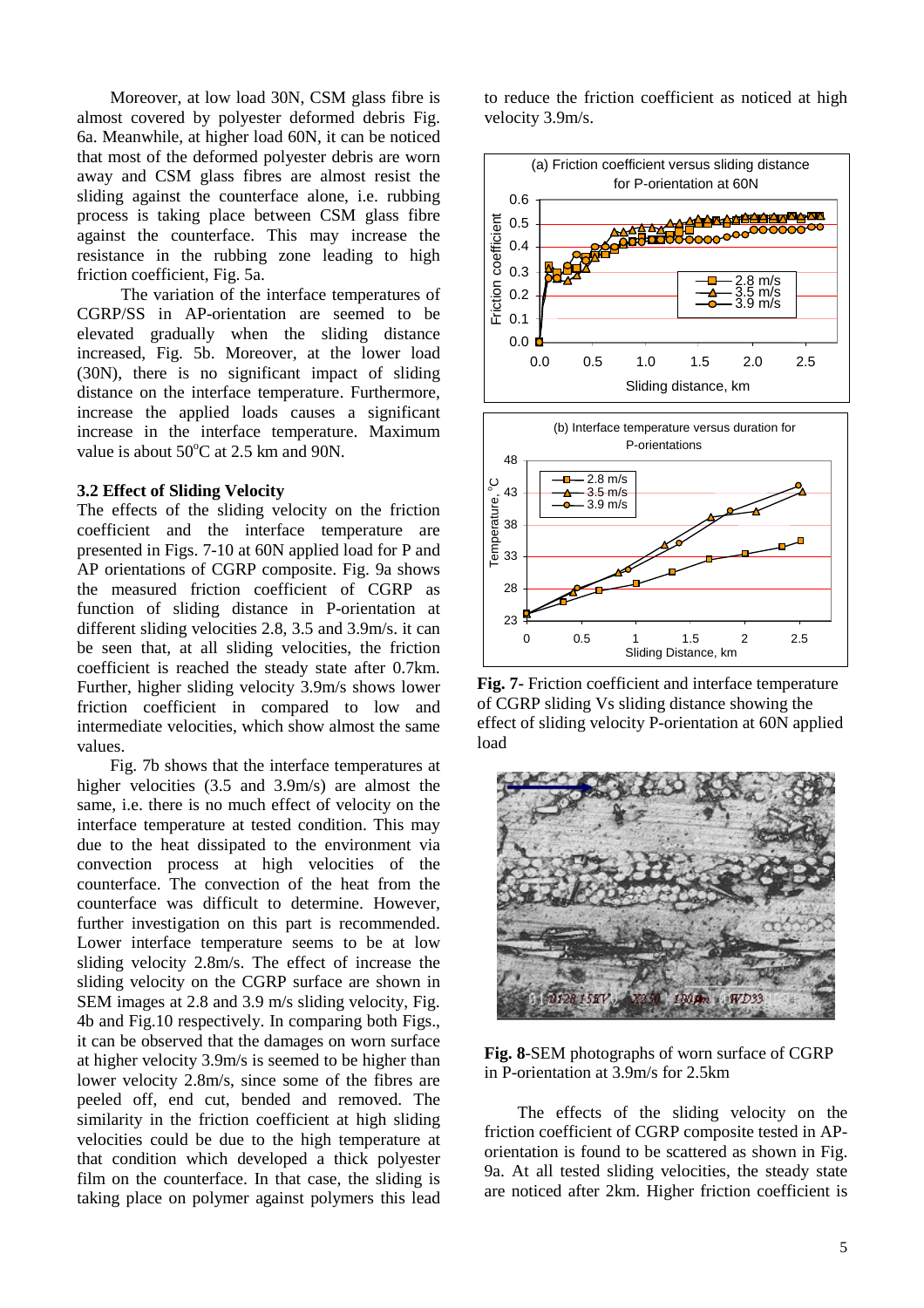seemed to be at intermediate velocity 3.5m/s, which is about 0.6. Regarding the effect of sliding velocity on the interface temperature of CGRP composite tested in AP-orientation, Fig. 9b, it is turned to be similar to the P-orientation results, i.e. there are no differences on the interface temperature when the sliding velocities increased from 3.5m/s to 3.9m/s. Meanwhile, lower sliding velocity produces lower interface temperature.

The increasing in the sliding velocities shows higher damage to the worn surface when the CGRP was tested in AP-orientation at 3.9m/s as observed on the SEM images, Fig. 10. Deformed and removed polyester debris are observed between the CSM glass fibre layers indicating that the deformed debris were worn away. Furthermore, there is no transfer of polyester debris to the fibrous region and the damages in the fibrous region are categorized by fibre break, peel off, debonding.



**Fig. 9-** Friction coefficient and interface temperature of CGRP sliding Vs sliding distance showing the effect of sliding velocity AP-orientation at 60N applied load

Finally, to show the effect of the CGRP orientations (P and AP) on the friction coefficient and interface temperature, some of the above results are extracted and plotted in Fig. 11 a and b at 2.8m/s sliding velocity and 60N applied load. From the Fig., P-orientations shows lower friction coefficient and interface temperature in compared to AP-orientation

at tested conditions. This is due to the different in the rubbing mechanism of CGRP composite in different orientations, i.e. when the CGRP composite tested in AP-orientation the CSM glass fibre layers were perpendicular to the sliding direction. This causes higher resistance leads to high friction coefficient and interface temperature combined with higher damages on the exposed surface of the CGRP in that orientation, Fig.6.



**Fig. 10** SEM photographs of worn surface of CGRP in AP-orientation at 3.9m/s for 2.5 km



**Fig. 11** Friction coefficient and interface temperature of CGRP at 2.8m/s sliding velocity and 60N applied load for both P and AP-orientations

### **4. CONCLUSION**

After carrying out the investigations on the friction coefficient and interface temperature of CGRP